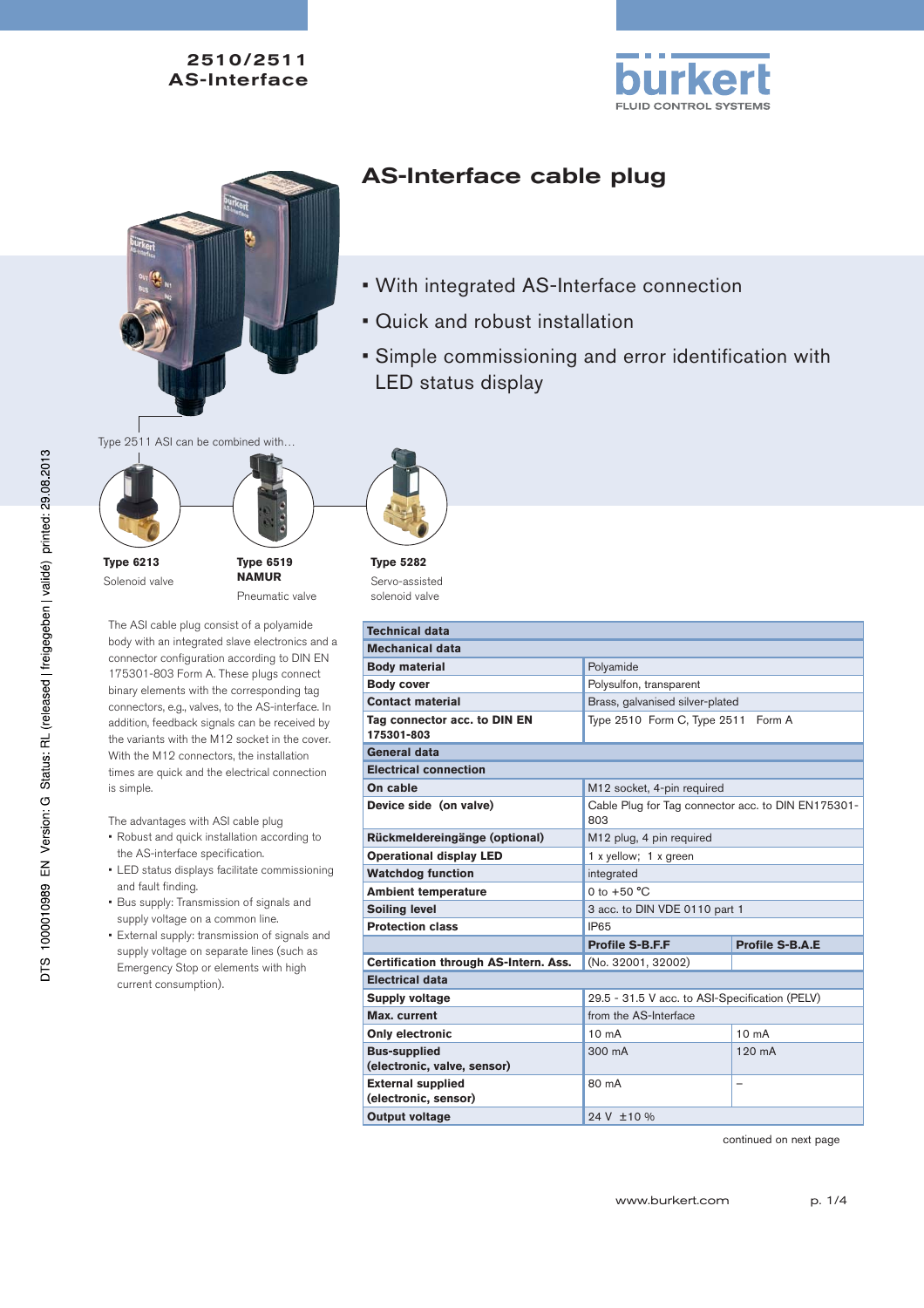

| <b>Outputs</b>              |                           |                          |
|-----------------------------|---------------------------|--------------------------|
| Max. valve output current   | short-circuit proof       |                          |
| Bus-supplied                | 205 mA, without input     | $100 \text{ mA}$         |
|                             | 125 mA, with 2 inputs     |                          |
| External supplied           | 700 mA                    |                          |
| Output max. switching power |                           |                          |
| Bus-supplied                | 5 W without input         | 2W                       |
|                             | 3 W with 2 inputs         |                          |
| External supplied           | 15W                       | $\overline{\phantom{0}}$ |
| Input (optional)            |                           |                          |
| <b>Input connection</b>     | 3-wire-voltage-sensor PNP | ۰                        |
|                             | 2-wire-voltage-sensor     |                          |
| Supply voltage sensor       | 24 V ± 20 %               |                          |
| Max. sensor current         | 50 mA for 2 sensors       | ۰                        |
| Pegel HIGH-Signal (logic=1) | $\geq 10$ V               | $\overline{\phantom{a}}$ |
| Pegel LOW-Signal (logic=0)  | $\leq$ 1.5 mA             | $\overline{\phantom{0}}$ |
| Max. sensor current         | $\leq$ 6.5 mA             | $\overline{\phantom{a}}$ |

# Ordering chart AS-Interface Cable Plug

| Energy                      | Feedback<br>input |         | $\stackrel{\bullet}{=}$ |
|-----------------------------|-------------------|---------|-------------------------|
| Type 2511 Plug Form A       |                   |         |                         |
| Bus-supplied                | without           | 142 695 | 242 693                 |
| Bus-supplied                | 2 <sub>D1</sub>   | 142 694 |                         |
| External supplied, max. 15W | without           | 142 690 |                         |
| External supplied, max. 15W | 2 <sub>D1</sub>   | 142 691 |                         |
| Type 2510 Plug Form C       |                   |         |                         |
| Bus-supplied                | without           | 142 693 | 242 690                 |
| Bus-supplied                | 2 <sub>D1</sub>   | 142 692 |                         |
| External supplied, max. 15W | without           |         |                         |
| External supplied, max. 15W | 2 <sub>D1</sub>   |         |                         |

The delivery of an AS-Interface appliance socket includes the seal and the fixing screw.

## Ordering chart accessories

| Designatio                                    | Usag                                                                                      | g<br><b>Item</b> |
|-----------------------------------------------|-------------------------------------------------------------------------------------------|------------------|
| M12 T-Connector                               | To connect the bus-supplied appliance socket to the<br>AS-Interface (yellow ribbon cable) | 799 646          |
| M12 plug with<br>PG7 screw fitting;<br>5-pole | Always order plugs in connection with one of the<br>AS-Interfaces                         | 917 116          |

Other accessories on request:

• Y-shaped distributor for connection of the feedback element (2M8 to M12 and/or M12 to M12) in various lengths

• AS-Interface ribbon cable

• AS-Interface Master Gateways

• AS-Interface power units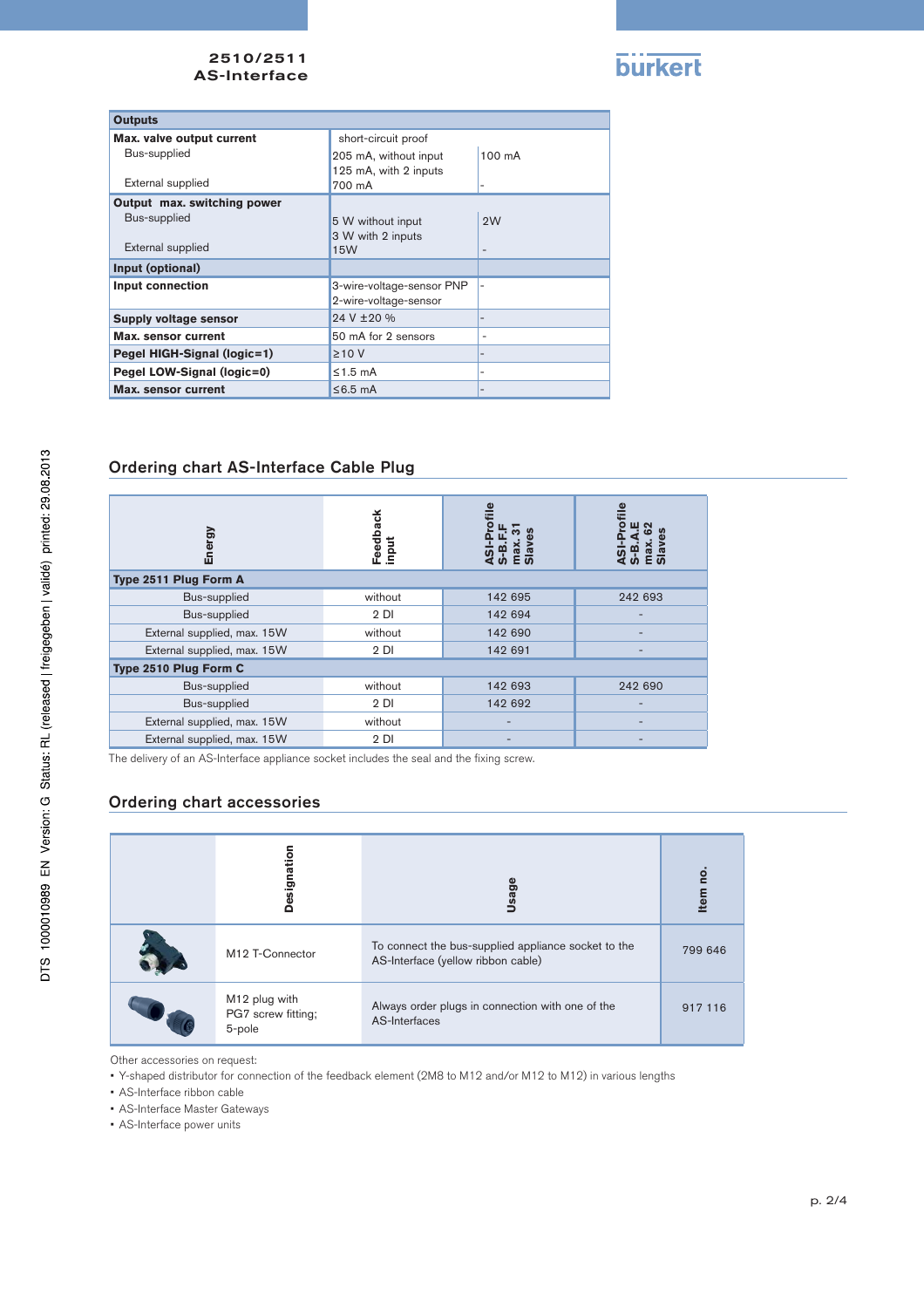

## LED status display

| <b>Display</b> | <b>LED colour</b> | <b>LED status</b> | <b>Information</b> |
|----------------|-------------------|-------------------|--------------------|
| <b>OUT</b>     | yellow            | off               | not switched       |
|                |                   | on                | switched           |
| <b>BUS</b>     | green             | $\circ$ ff        | Power OFF          |
|                |                   | <b>on</b>         | OK                 |
|                |                   | blinking          | Slave Adress 0     |
| IN 1 / IN2     | yellow            | off               | not switched       |
| (Inputs LED)   |                   | on                | switched           |
| Ext. Power     | green             | on                | 24 V Power supply  |

#### Assignment of the data bits

| Data bit       | <b>Assign</b>   | <b>Remarks</b>                                  |
|----------------|-----------------|-------------------------------------------------|
| D <sub>3</sub> | IN <sub>1</sub> | Model with acceptance of feedback ele-<br>ments |
| D <sub>2</sub> | IN2             | Model with acceptance of feedback ele-<br>ments |
| D1             | -               |                                                 |
| D۵             | OUT             |                                                 |

## AS-Interface socket with M12 bus plug